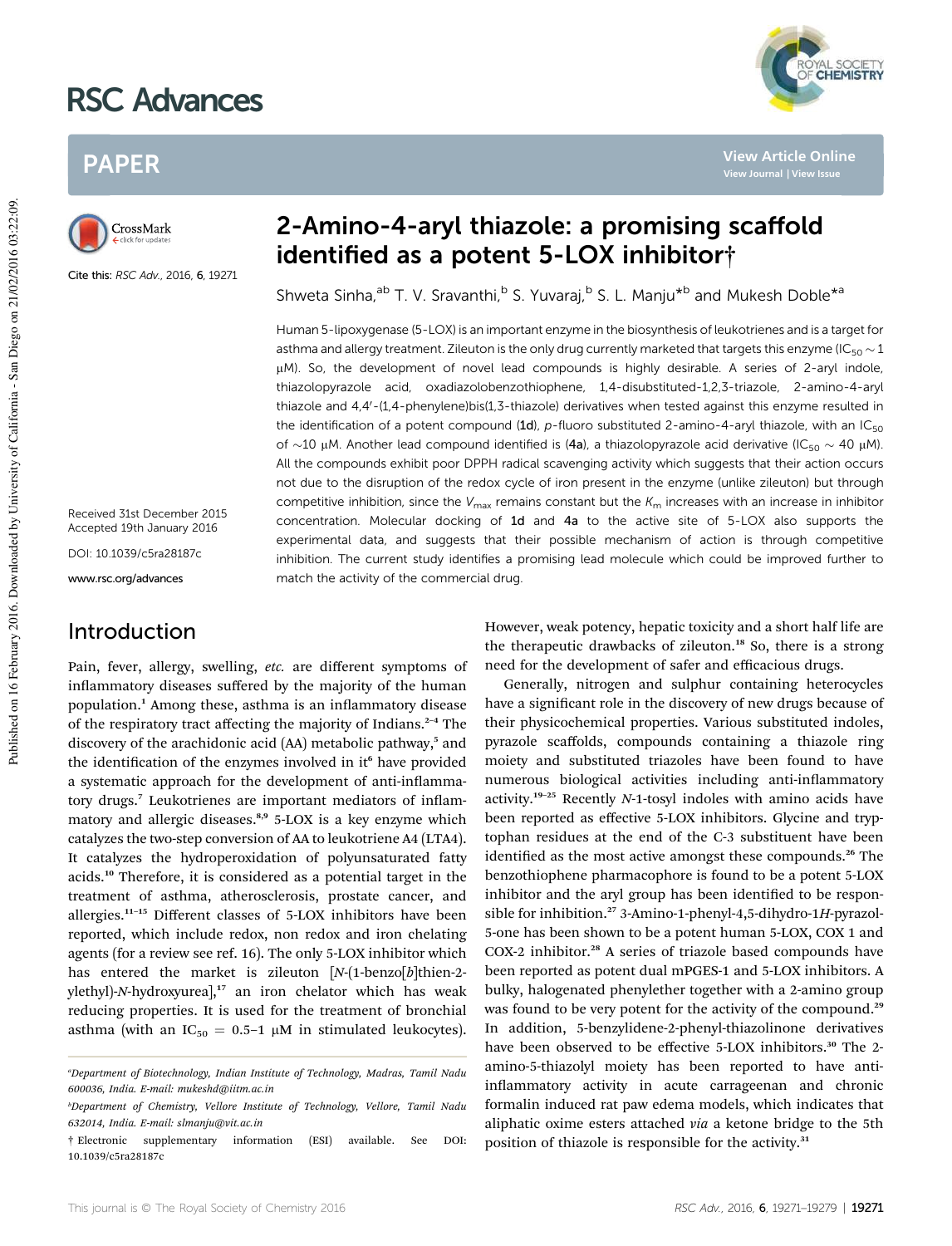Based on these observations, a variety of scaffolds including 2-aryl indoles, oxadiazolobenzothiophenes, thiazolopyrazole acid derivatives, 1,4-disubstituted-1,2,3-triazoles and 2-amino-4-aryl thiazoles bearing indole, benzothiophene, pyrazole, triazole and thiazole as a core structure, respectively, were synthesized and tested as possible 5-LOX inhibitors. Also the hitherto unreported oxadiazolobenzothiophenes are synthesised and their activities tested for the first time. Furthermore, in order to elucidate the mechanism of action of these compounds, their antioxidant properties were also determined. The experimental results were rationalized by performing mathematical modelling and docking of the best inhibitor with the target enzyme and were compared with those of zileuton.

### Results and discussion

#### In vitro evaluation of 5-LOX inhibition

The inhibitory activity of 2-amino-4-aryl thiazoles (1a–1f), 2-aryl indoles (2a–2e), oxadiazolobenzothiophenes (3a–3j), thiazolopyrazole acid derivatives (4a–4d), 1,4-disubstituted-1,2,3-triazoles (5a-5 $c$ ), and 4,4'-(1,4-phenylene)bis(1,3-thiazole)s (6a-6f) (Fig. 1) at a concentration of 50  $\mu$ M in 2% DMSO against 5-LOX (isolated from recombinant plasmid) were evaluated *in vitro* by measuring the formation of 5-hydroxy eicosatetraenoic acid (5-HETE) from AA (Tables 1–5). Zileuton and MK-886 (a 5-LOX activating protein – FLAP inhibitor which was withdrawn from clinical trials due to high plasma absorption) (Fig. 2) were used as positive controls while DMSO  $(2\%, v/v)$  was used as a vehicle control. 2%, v/v DMSO (vehicle control) did not show any inhibition of 5-LOX enzyme activity.

SAR studies. Amongst the 2-amino-4-aryl thiazole derivatives (1a–1f) tested, compound 1d with a thiazole ring and an electron withdrawing group (fluoro substitution) at the *p*-position adjacent to the benzene ring is seen to be the most active with an IC<sub>50</sub> of  $\sim$ 10 µM (Table 1). This activity is found to be closer to that of the standard drug, zileuton (IC<sub>50</sub>  $\sim$  1  $\mu$ M) and FLAP inhibitor MK-886 (IC<sub>50</sub>  $\sim$  2  $\mu$ M) compared to the other compounds in the series.<sup>32</sup> Interestingly, replacing fluorine with chlorine (1b), completely deactivates the compound, which is a less electronegative atom than fluorine. Replacing chlorine with a methyl group (1c) increases the activity threefold and



Fig. 1 Chemical structures of 2-amino-4-aryl thiazole derivatives (1a– 1f), 2-aryl indole derivatives (2a–2e), oxadiazolobenzothiophene derivatives (3a–3j), thiazolopyrazole acid derivatives (4a–4d), 1,4 disubstituted-1,2,3-triazole derivatives  $(5a-5c)$ , and  $4,4'$ - $(1,4$ -phenylene)bis(1,3-thiazole) derivatives (6a–6f). R, R<sup>1</sup>, R<sup>2</sup>, R<sup>3</sup> and R<sup>4</sup> groups are described in (Tables 1–6).

|                                                                             | Table 1 The effects of 2-amino-4-aryl thiazole derivatives at 50 µM   |  |  |  |  |
|-----------------------------------------------------------------------------|-----------------------------------------------------------------------|--|--|--|--|
|                                                                             | concentration on % 5-LOX inhibition and antioxidant activity (* at 40 |  |  |  |  |
| $\mu$ M conc.) Data are expressed as the means $\pm$ S.D of single determi- |                                                                       |  |  |  |  |
|                                                                             | nations obtained in three to four independent experiments             |  |  |  |  |

| S. No.         | Compounds | R               | % inhibition<br>of $5-LOX + SD$ | % scavenging<br>of $DPPH + SD$ |
|----------------|-----------|-----------------|---------------------------------|--------------------------------|
|                | Zileuton  |                 | $97.1 + 1.3$                    | $45.6 + 2.2$                   |
|                | MK-886    |                 | $82.6*$                         | $35.5 \pm 1.1$                 |
|                | Ascorbic  |                 |                                 | $89.8 + 0.3$                   |
|                | acid      |                 |                                 |                                |
| 1              | 1a        | H               | $4.4 + 3.1$                     | $11.0 + 1.4$                   |
| 2              | 1b        | Cl.             | $7.3 + 5.2$                     | $18.3 + 0.1$                   |
| 3              | 1c        | CH <sub>3</sub> | $23.4 + 7.2$                    | $12.1 + 3.1$                   |
| $\overline{4}$ | 1d        | F               | $84.7 + 1.0$                    | $20.1 + 0.001$                 |
| 5              | 1e        | NO <sub>2</sub> | $36.5 \pm 3.1$                  | $9.6 + 2.1$                    |
| 6              | 1f        | $H, o-OH$       | $47.4 + 2.1$                    | $20.6 + 0.1$                   |

Table 2 Effects of 2-aryl indole derivatives at 50  $\mu$ M concentration on % 5-LOX inhibition and antioxidant activity. Data are expressed as means  $\pm$  S.D of single determinations obtained in three to four independent experiments

| S. No.         | Compounds      | R               | % inhibition<br>of 5-LOX $\pm$ SD | % scavenging<br>of DPPH $\pm$ SD |
|----------------|----------------|-----------------|-----------------------------------|----------------------------------|
|                | 2a             | н               | $10.2 + 4.5$                      | $10.9 + 2.4$                     |
| $\overline{2}$ | 2 <sub>b</sub> | Cl              | $19.1 + 6.3$                      | $11.4 + 1.0$                     |
| 3              | 2c             | F               | $19.7 + 5.4$                      | $13.8 + 3.3$                     |
| $\overline{4}$ | 2d             | NO <sub>2</sub> | $8.28 + 1.8$                      | $7.38 + 4.5$                     |
| 5              | 2e             | Н,              | $14.0 + 8.1$                      | $9.5 + 5.3$                      |
|                |                | $o$ -OH         |                                   |                                  |

with a nitro group  $(1e)$  fivefold compared to 1b. When there is no substituent or  $R = H (1a)$ , the compound is totally inactive while the addition of a hydroxy group at the *ortho* position to it (1f) increases activity 10–11 fold. Structure activity analysis of compounds (1a–1e) indicates that as log *P* of the compound increases, the 5-LOX inhibition decreases (correlation coefficient,  $r = -0.6$ ), indicating that hydrophilic substituents at the *para* position enhance the activity. 2-Aryl indole (Table 2) derivatives (2a–2e), irrespective of substitution at the R position (halogen, nitro or hydroxyl group) exhibited poor activity. None of the oxadiazolobenzothiophenes (Table 3) tested showed any reasonable activity (<35%). 3g with methyl substitution at  $R^2$ and phenyl substitution at  $R^3$  exhibiting the best activity  $(\sim]32\%)$ . The activity was completely lost with hydrogen substitution at  $R^2$  (3a > 3b > 3c). Potency decreased 5-6 fold in 3d and 3f compared to 3g due to the steric hindrance of the *p*methoxy phenyl group at the  $R<sup>3</sup>$  position. Compound 4a of the thiazolopyrazole acid derivatives, having a *p*-fluoro phenyl ring in the R<sup>2</sup> position, exhibited good activity of  $\sim$ 70% (Table 4). Comparable activity was observed for compound 4c in the same series when  $R^1$  attached to the nitrogen of the adjacent benzene ring was substituted by an electron donating ethyl group. Replacement of F with Cl reduced the activity by 20 percent  $(\sim$ 45%). Structure activity analysis of compounds (4a–4d) indicates that as log *P* of the compound increases, the 5-LOX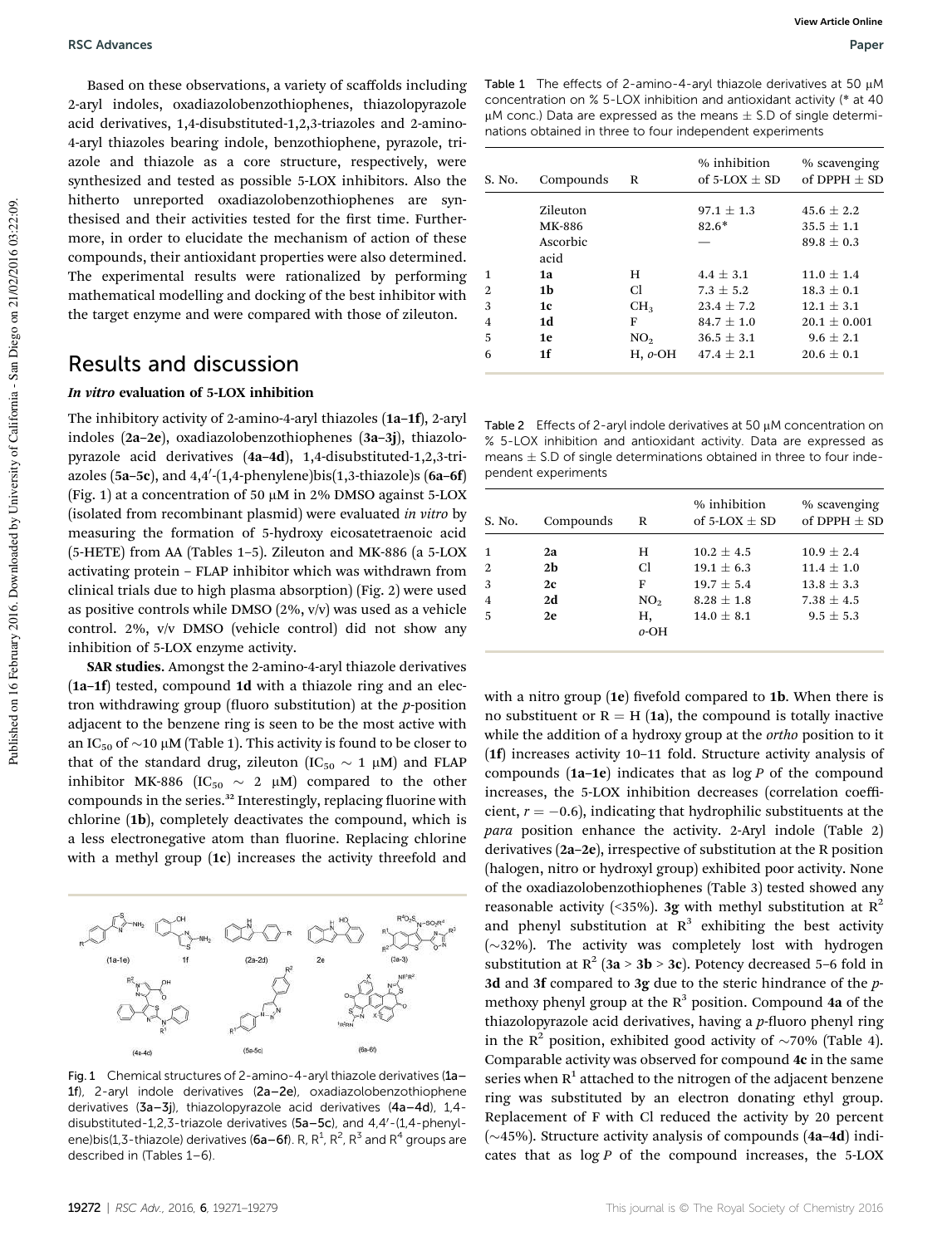Table 3 Effects of oxadiazolobenzothiophene derivatives at 50 µM concentration on % 5-LOX inhibition and antioxidant activity. Data are expressed as means  $\pm$  S.D of single determinations obtained in three to four independent experiments

| S. No.         | Compounds      | R <sup>1</sup> | $R^2$            | $R^3$             | R <sup>4</sup>  | % inhibition<br>of 5-LOX $\pm$ SD | % scavenging<br>of DPPH $\pm$ SD |
|----------------|----------------|----------------|------------------|-------------------|-----------------|-----------------------------------|----------------------------------|
| $\mathbf{1}$   | 3a             | H              | H                | $C_6H_5$          | CH <sub>3</sub> | $25.2 \pm 1.4$                    | $6.0 \pm 2.5$                    |
| 2              | 3b             | H              | H                | $C_6H_5$          | $C_2H_5$        | $19.4 \pm 1.4$                    | $3.6 \pm 0.3$                    |
| 3              | 3c             | Br             | H                | $C_6H_5$          | CH <sub>3</sub> | $16.5 \pm 0.9$                    | $4.7 \pm 2.3$                    |
| $\overline{4}$ | 3d             | Br             | H                | $4$ -OMe $C_6H_5$ | CH <sub>3</sub> | $5.8 \pm 0.4$                     | $5.2 \pm 0.3$                    |
| 5              | 3e             | Br             | H                | $4-CIC6H5$        | CH <sub>3</sub> | $15.2 \pm 1.8$                    | $5.2 \pm 1.2$                    |
| -6             | 3f             | H              | H                | $4$ -OMe $C_6H_5$ | CH <sub>3</sub> | $4.5 \pm 1.4$                     | $3.8 \pm 1.0$                    |
| $\overline{7}$ | 3g             | H              | CH <sub>3</sub>  | $C_6H_5$          | CH <sub>3</sub> | $32.0 \pm 0.9$                    | $2.6 \pm 0.1$                    |
| 8              | 3 <sub>h</sub> | H              | CH <sub>3</sub>  | $4$ -OMe $C_6H_5$ | CH <sub>3</sub> | $13.3 \pm 0.9$                    | $3.7 \pm 1.9$                    |
| 9              | 3i             | H              | CH <sub>3</sub>  | $4-CIC6H5$        | CH <sub>3</sub> | $12.3 \pm 1.4$                    | $3.2 \pm 1.6$                    |
| 10             | 3j             | H              | OCH <sub>3</sub> | $4$ -OMe $C_6H_5$ | CH <sub>3</sub> | $10.4 \pm 0.4$                    | $3.6 \pm 0.7$                    |

Table 4 Effects of thiazolopyrazole acid derivatives at 50 µM concentration on % 5-LOX inhibition and antioxidant activity. Data are expressed as means  $\pm$  S.D of single determinations obtained in three to four independent experiments

| S. No.       | Compounds | R <sup>1</sup>                  | $R^2$                                 | % inhibition<br>of 5-LOX $\pm$ SD | % scavenging<br>of DPPH $\pm$ SD |
|--------------|-----------|---------------------------------|---------------------------------------|-----------------------------------|----------------------------------|
|              | 4a        | CH <sub>3</sub>                 | $4-F-C6H5$                            | $69.9 \pm 3.8$                    | $8.2 \pm 5.7$                    |
| <sup>2</sup> | 4b        | CH <sub>3</sub>                 | $4$ -Cl-C <sub>6</sub> H <sub>5</sub> | $45.2 \pm 3.8$                    | $6.1 \pm 0.3$                    |
| 3            | 4c        | CH <sub>2</sub> CH <sub>3</sub> | Н                                     | $65.7 \pm 0.1$                    | $14.1 \pm 8.5$                   |
| 4            | 4d        | $CH_2CH_3$                      | $C_6H_5$                              | $41.8 \pm 4.8$                    | $12.1 \pm 12.1$                  |

Table 5 Effects of 1,4-disubstituted-1,2,3-triazole derivatives at 50  $\mu$ M concentration on % 5-LOX inhibition and antioxidant activity. Data are expressed as means  $\pm$  S.D of single determinations obtained in three to four independent experiments

| S. No.       | Compounds $R^1$ $R^2$ |    |          | % inhibition<br>of 5-LOX $\pm$ SD | % scavenging<br>of DPPH $\pm$ SD |
|--------------|-----------------------|----|----------|-----------------------------------|----------------------------------|
| $\mathbf{1}$ | 5a                    | Br | <b>H</b> | $25.4 \pm 0.9$                    | $12.0 \pm 0.001$                 |
| 2            | 5b                    | C. | н        | $24.1 + 0.9$                      | $11.5 + 4.8$                     |
| 3            | 5с                    | F  | н        | $48.9 + 1.3$                      | $13.3 \pm 2.9$                   |



Fig. 2 Chemical structures of zileuton, MK-886 and ascorbic acid.

inhibition decreases (correlation coefficient,  $r = -0.7$ ). A 1,4disubstituted-1,2,3-triazole with a fluoro group,  $5c$ , exhibited 49% activity (Table 5). Replacement of F with Br or Cl reduced the activity by half ( $\sim$ 25%). Of the compounds in the bisthiazole series (Table 6), the best compounds 6d and 6f share the same activity of around 59% with a nitro group at the X position irrespective of substitution at the  $NHR^1R^2$  position. There is a reduction in activity when the nitro is replaced with H at the X position and *N*-methylaniline is replaced with *N*-ethylaniline at the NHR<sup>1</sup>R<sup>2</sup> position (6e), compared to 6d and 6f. The activity is reduced by half when nitro is replaced with chloro at the X position and aniline is added at the NHR ${}^{1}$ R ${}^{2}$  position (6b). So it appears that an electron withdrawing group (such as  $NO<sub>2</sub>$ ) is essential for good activity.

The  $V_{\text{max}}$  and  $K_{\text{m}}$  values for the control are 0.99  $\pm$  0.01 nmol  $\text{min}^{-1}$  and 0.25  $\pm$  0.04 µM, respectively. In the presence of 10 and 50 μM of compound 1d,  $V_{\rm max}$  almost remained the same at 0.90  $\pm$ 0.03 and 0.85  $\pm$  0.11 nmol min<sup>-1</sup> and the  $K<sub>m</sub>$  of the enzyme increased to 0.38  $\pm$  0.013 and 2.03  $\pm$  0.12 µM, respectively. Similarly, the  $V_{\text{max}}$  and  $K_{\text{m}}$  values for the control are 1.21  $\pm$  0.03 nmol min<sup>-1</sup> and 0.10  $\pm$  0.05 µM, respectively. In the presence of 10 and 50  $\mu$ M of compound 4a,  $V_{\text{max}}$  almost remained the same at  $1.05\pm0.03$  and  $1.33\pm0.3$  nmol min $^{-1}$  and the  $K_{\rm m}$  of the enzyme increased to 0.40  $\pm$  0.09 and 3.44  $\pm$  0.35 µM, respectively.

#### In vitro evaluation of antioxidant activity

Studies have suggested that most LOX inhibitors are also antioxidants or free radical scavengers.<sup>33</sup> Compounds which inhibit LOX and have the ability to reduce  $Fe<sup>3+</sup>$  at the active site to the catalytically inactive Fe<sup>2+</sup> in the enzyme are closely related.<sup>34,35</sup> LOXs contain a "non-heme" iron in the enzyme active site as  $Fe<sup>2+</sup>$  in the native form and  $Fe<sup>3+</sup>$  in the activated state. Redox inhibitors reduce  $Fe^{3+}$  to inactive  $Fe^{2+}$ . Iron chelating agents bind to the ferric iron and block the binding ability of AA without changing the iron state.<sup>36</sup>

The results show that all the compounds show poor antioxidant activity as measured by DPPH assay. Ascorbic acid exhibited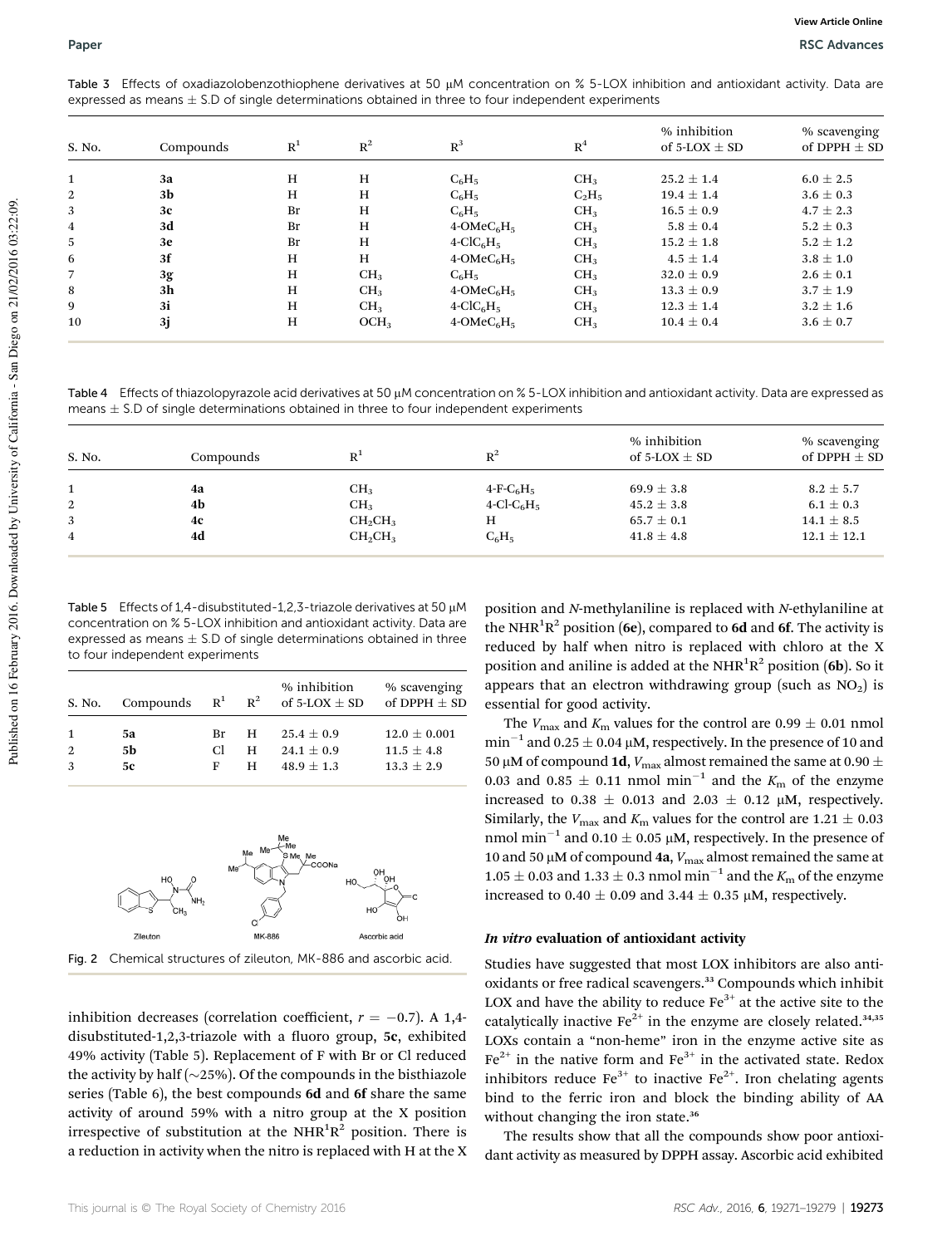| S. No. | Compounds | $NHR^{1}R^{2}$    | X               | % inhibition<br>of 5-LOX $\pm$ SD | % scavenging<br>of DPPH $\pm$ SD |
|--------|-----------|-------------------|-----------------|-----------------------------------|----------------------------------|
|        | 6a        | N,N-Dimethylamine | Cl              | $35.4 \pm 2.6$                    | $2.8 \pm 1.0$                    |
|        | 6b        | Aniline           | Cl              | $29.1 \pm 1.7$                    | $2.2 \pm 0.5$                    |
| 3      | 6с        | $n$ -Butylamine   | Cl              | $42.6 \pm 1.3$                    | $2.8 \pm 0.5$                    |
| 4      | 6d        | N-Methylaniline   | NO <sub>2</sub> | $58.6 \pm 1.7$                    | $3.6 \pm 1.4$                    |
|        | <b>6e</b> | $N$ -Ethylaniline | Н               | $52.0 \pm 4.8$                    | $2.5 \pm 1.8$                    |
| 6      | 6f        | Pyrrolidine       | NO <sub>2</sub> | $58.6 \pm 5.3$                    | $2.8 \pm 0.2$                    |

Table 6 Effects of 4,4'-(1,4-phenylene)bis(1,3-thiazole) derivatives at 50  $\mu$ M concentration on % 5-LOX inhibition and antioxidant activity. Data are expressed as means  $\pm$  S.D of single determinations obtained in three to four independent experiments

89.8% activity while zileuton and MK-886 showed 45.6% and 35.5% radical scavenging activity, respectively.

#### Molecular docking studies

To support the *in vitro* anti-inflammatory results exerted by 1d and 4a, they are docked to the active site of 5-LOX (Fig. 3 & 4) and compared with the results for zileuton (Fig. 5).

It is observed that in compound 1d, the sulfur of the thiazole ring and the nitrogen of the amino group attached to the thiazole ring both form hydrogen bonds with the backbone oxygen of amino acid Ala606 in the active site of 5-LOX with a binding score of  $-4.78$  kcal mol<sup>-1</sup> (Fig. 3). However, the second best compound, 4a, with a better binding score of  $-6.92$  kcal mol<sup>-1</sup> exhibits one H-bond between the nitrogen of its pyrazole ring



Fig. 3 Binding of compound 1d with 5-LOX. (a) Ligplot showing residues involved in the interaction between the amino acids of the enzyme with compound 1d. (b) Docked pose of compound 1d in a stick model. Interactions are shown by dotted lines. Colours: carbon: grey, hydrogen: cyan, nitrogen: blue, sulphur: yellow, fluorine: green and oxygen: red.





Fig. 4 Binding of compound 4a with 5-LOX. (a) Ligplot showing residues involved in the interaction between the amino acids of the enzyme with 4a. (b) Docked pose of 4a in a stick model. Interactions are shown by dotted lines. Colours: carbon: grey, hydrogen: cyan, nitrogen: blue, sulphur: yellow, fluorine: green and oxygen: red.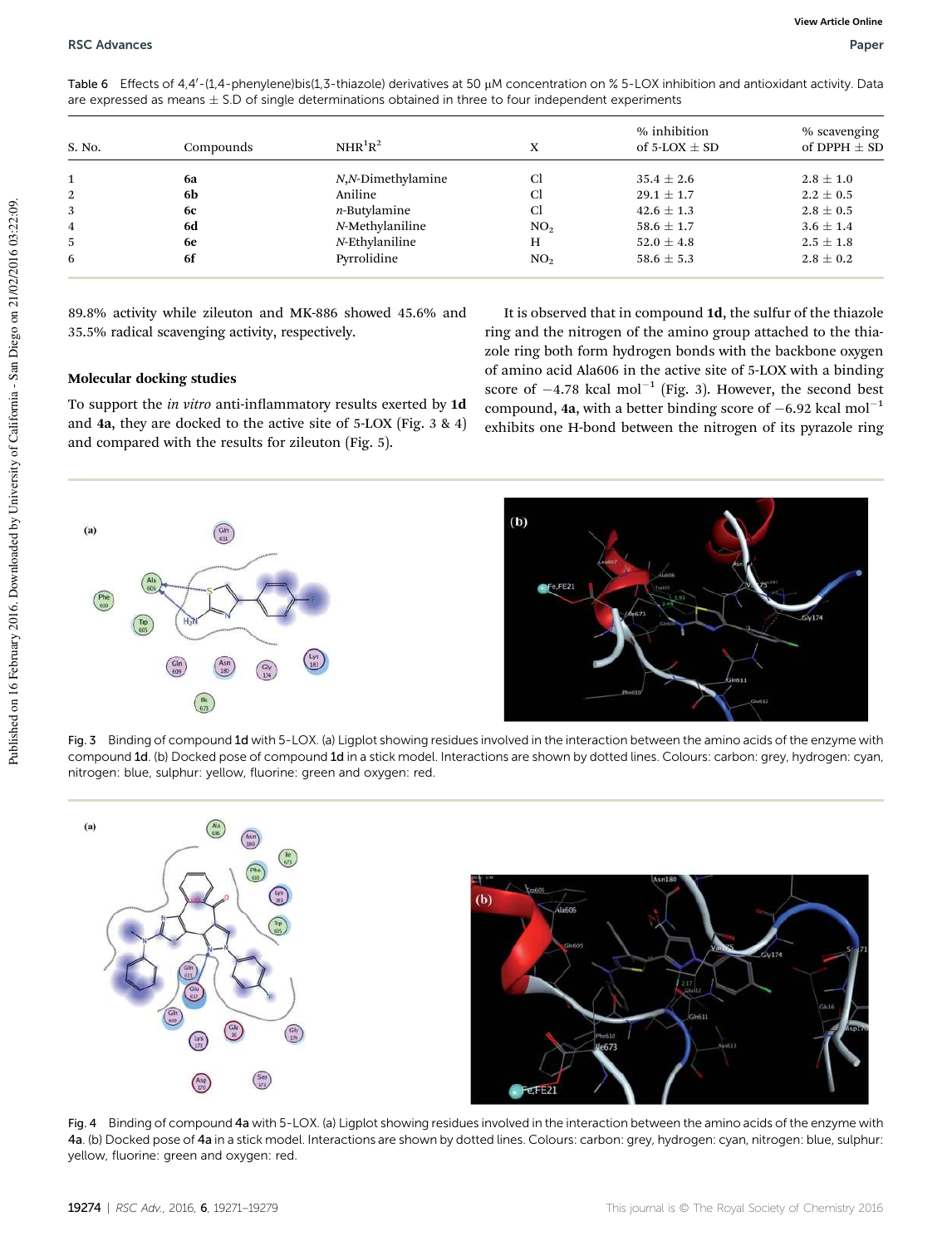

Fig. 5 Binding of zileuton with 5-LOX. (a) Ligplot showing residues involved in the interaction between the amino acids of the enzyme with zileuton. (b) Docked pose of zileuton in a stick model. Interactions are shown by dotted lines. Colours: carbon: grey, hydrogen: cyan, nitrogen: blue, sulphur: yellow, fluorine: green and oxygen: red.

and the amino acid Glu612, and is found to be oriented towards the residues in the binding pocket (Fig. 4). In comparison, the binding score of zileuton is  $-4.93$  kcal mol $^{-1}$  (Fig. 5). It is found that the nitrogen in the amino group of the ligand forms a H-bond with the backbone oxygen of residue Asn613. Another H-bond is seen between the oxygen atom of the ligand hydroxyl group and the sidechain of amino acid Asp170. One more H-bond is formed between the sulfur of the thiophene ring of zileuton and the side chain of amino acid Ser171. Also of importance is the metal contact between the nitrogen of the *N*-hydroxy urea group present in zileuton and iron in the enzyme (Fig. 5) which is responsible for electron transfer and thus the inhibition of the enzyme. The molecular docking results indicate that the mechanism of action of 1d and 4a is not similar to that of zileuton.

#### Insight into the potential mechanism of action

5-LOX inhibitors can be generally classified into three main categories: (1) redox (reductive or electron transfer type), (2) non redox (competitive or mixed inhibitors) and (3) iron chelators (iron ligands).37,38 Several inhibitors have been reported in these classes such as zileuton, nordihydroguaiaretic acid (NDGA), and atreleuton as chelative and reductive; and setileuton (MK-0633) and PF-4191834 as competitive and non reductive inhibitors  $(Fig. 6).^{39-41}$ 



Fig. 6 Classification of 5-LOX inhibitors based on their mechanism. Commercial drugs and those in clinical trials are marked in black and our best inhibitors marked in red.

Nevertheless, zileuton is the only approved drug to emerge against the 5-LOX enzyme.<sup>17</sup> It is known to be a metal ion chelator and it also inhibits 5-LOX *via* the reduction of ferric iron (active state) to ferrous (inactive state) and is classed as a redox inhibitor.<sup>29</sup> However, the transfer of an electron from zileuton to the ferric iron of the enzyme does not occur in isolation, and electron transfer in its redox cycle is carried out through the *N*-hydroxyurea group present, which ultimately generates unstable intracellular lipid alkoxide and thiol radicals.<sup>42</sup>

Here from experimental data, it is visible that compounds 1d ( $\sim$ 85%) and 4a ( $\sim$ 70%) show very good 5-LOX inhibition while they exhibit poor DPPH radical scavenging activities (20% and 8% respectively). At the same time, docking studies indicate that they bind and interact with active site amino acids, thus blocking the substrate binding site. Poor antioxidant activity indicates that these compounds are not acting by reducing ferric iron. In contrast, zileuton has marvellous 5-LOX inhibition  $(\sim]97\%)$  and also possesses radical scavenging activity  $(\sim 45\%)$  which indicates that it acts by reducing the ferric iron and thus it is classified as a redox inhibitor. In addition, this study is also supported by docking studies which highlight that the *N*-hydroxy urea group is involved in the reduction of ferric iron.

Simultaneously, Lineweaver–Burke plots for both the compounds show that  $V_{\text{max}}$  remains almost the same and  $K_{\text{m}}$ value increases when the concentrations of the compounds are increased, suggesting them to be competitive inhibitors towards the 5-LOX activity of the protein.

From the experiments, binding energies in terms of Gibbs free energy for compounds 1d and 4a are calculated, where the value for the control is 3419.0  $\pm$  0.03 J mol<sup>-1</sup> which decreased to 2395.8  $\pm$  0.02 J mol<sup>-1</sup> in the presence of 10  $\mu$ M and further to a negative value of  $-1754.12 \pm 0.65$  J mol $^{-1}$  in the presence of 50  $\mu$ M of inhibitor 1d. For compound 4a the value for the control is 5723.2  $\pm$  0.04 J mol<sup>-1</sup> which decreased to 2254.6  $\pm$ 0.06 J mol<sup>-1</sup> in the presence of 10  $\mu$ M and further to a negative value of  $-3047.4 \pm 0.32$  J mol<sup>-1</sup> in the presence of 50 µM of inhibitor 4a. The decreased and negative values of Gibbs free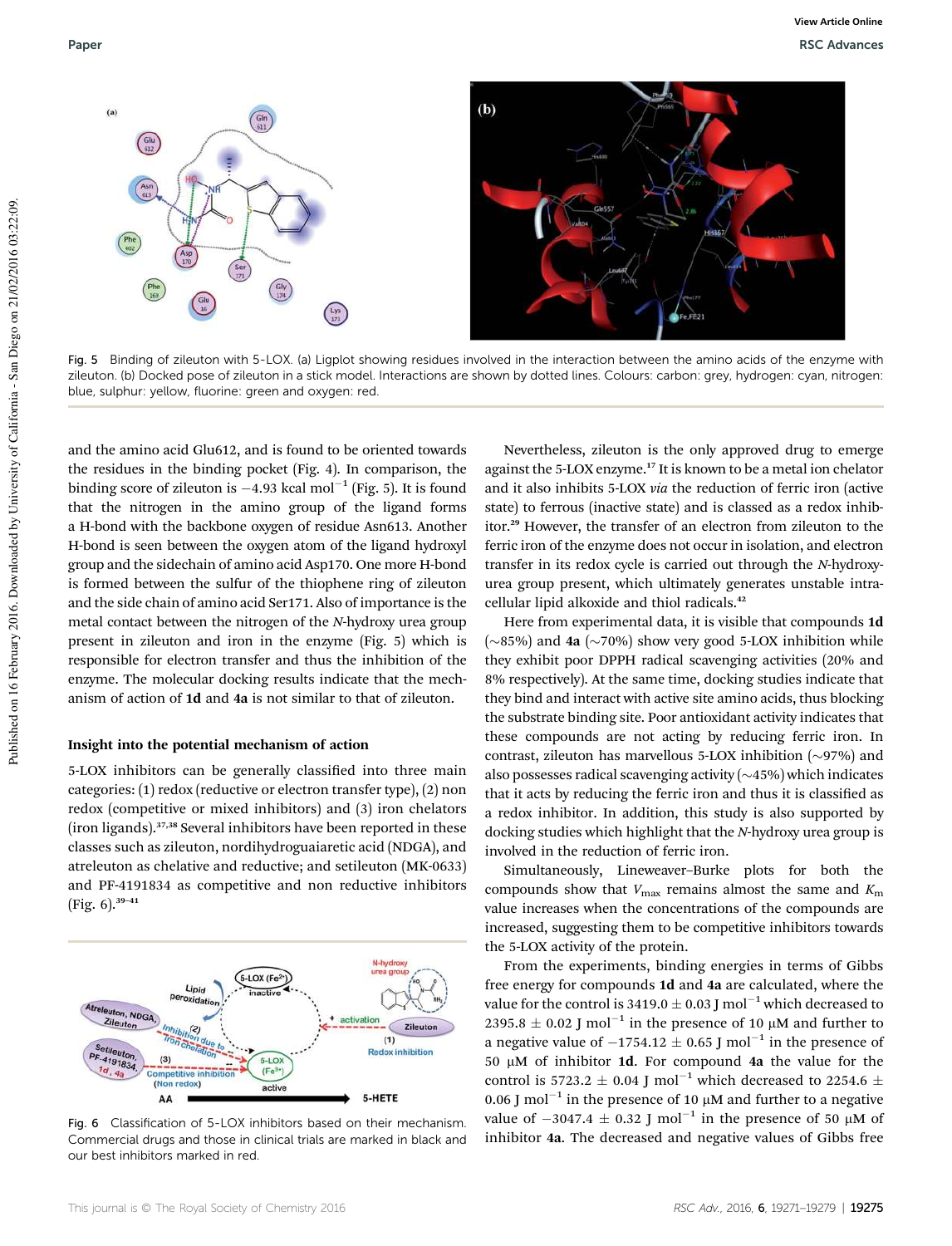energy indicate that the compound at higher concentrations has better binding affinity and stability with the protein 5-LOX.

### **Conclusions**

The present study shows that among six different scaffolds tested, a 2-amino-4-aryl thiazole derivative with fluorine substitution (1d) possesses the highest anti-inflammatory activity (IC<sub>50</sub> = 10  $\mu$ M) followed by a thiazolopyrazole acid derivative (4a with IC<sub>50</sub> = 40  $\mu$ M). Both the compounds have electron withdrawing *p*-fluoro substitution on the phenyl ring. Moreover, they do not posses hydroxyl radical scavenging activity and hence exhibit poor antioxidant activity. So, their possible mechanism of action against this enzyme may be through competitive inhibition and non redox type (unlike zileuton). Indeed, the hepatotoxicity of zileuton is perhaps related to its mechanism of action, particularly to the *N*hydroxyurea moiety which is a known toxicant, and it acts *via* the free radical-mediated lipid peroxidation of cell membranes.<sup>43</sup> It takes part in electron transfer in the redox cycle resulting in the elevation of serum liver enzyme.<sup>44</sup> In addition, the thiophene moiety which forms chemically reactive metabolites in liver is an alternative reason for its hepatotoxicity.<sup>45,46</sup> So, efforts are made to focus on the development of non redox type inhibitors for 5-LOX. Here, in the present work, we have identified a scaffold exhibiting a non redox type of inhibition which could be a significant contribution to the development of 5-LOX inhibitors.

So, it can be concluded that the poor antioxidant activity but good anti-inflammatory activity of compounds 1d and 4a indicates that their possible mechanism of action is non redox type. Constant  $V_{\text{max}}$  and increasing  $K_{\text{m}}$  with an increase in inhibitor concentration indicates that they probably act by blocking the substrate binding site thereby possibly acting as a competitive inhibitor. In contrast, zileuton acts by non competitive (redox and iron chelation) inhibition. The docking studies also support these experimental observations. By further optimizing the structure and SAR of compound 1d, it may be possible to achieve activity comparable or better than that of the commercial drug zileuton (which exhibits an IC<sub>50</sub> of  $\sim 1 \mu M$ ). Also, based on our studies on the other four scaffolds which exhibit poor 5-LOX inhibition, we wish to conclude that further studies and SAR in this direction may not bear useful leads.

### Experimental section

Dimethyl sulfoxide (DMSO) was purchased from Merck, USA. Luria–Bertani (LB) medium was purchased from BD, Biosciences USA. AA, Zileuton and MK-886 were obtained from Cayman Chemical (Inalco, Milan, Italy). All other chemicals reported here were purchased from Sigma, St. Louis, USA. Reagents were of analytical grade and were purchased from HiMedia Biosciences, Mumbai, India. Fourier transform infrared (FT-IR) spectra were recorded using a Shimadzu IR Affinity-1 CE model with resolution 4  $\rm cm^{-1}$  and a Perkin-Elmer FT-IR (Spectrum 1000).  ${}^{1}$ H and  ${}^{13}$ C nuclear magnetic resonance (NMR) spectra were recorded using a Bruker AMX (400 MHz)

spectrophotometer. The solvents used were DMSO-d6, CDCl<sub>3</sub> and CD<sub>3</sub>OD, and tetramethylsilane (TMS) was used as an internal standard. Mass spectra were recorded using an LC-MS instrument. All new compounds characterized gave satisfactory spectral data.

#### Chemistry

General procedure for the synthesis of 2-amino-4-aryl thiazoles. The 2-amino-4-aryl thiazole derivatives (1a–1f) were synthesized as described briefly here (Scheme 1).<sup>47</sup> Ethanolic solution of  $\alpha$ -bromoarylethanones (1 mmol) and thiourea (1 mmol) were taken in boiling tubes and ultrasonicated at  $45 °C$  in an ultrasonic bath. The reaction was monitored by TLC every 5 min. It was found that heterocyclisation was completed within 20–35 min. The reaction mixture was allowed to cool, and solvent was evaporated to obtain the products. Recrystallization of the crude products was carried out using ethanol and petroleum ether to obtain pure 2-amino-4-substituted phenyl-1,3-thiazoles.



Scheme 1 General synthesis of 2-amino-4-aryl thiazole derivatives  $(1a-1f)$ 

General procedure for the synthesis of 2-aryl indoles. The procedure for the synthesis of 2-aryl indoles  $(2a-2e)$  is briefly described here (Scheme 2).<sup>48</sup> Equimolar amounts of acetophenone (0.5 mmol) and phenylhydrazine (0.5 mmol) were dissolved in methanol. The mixture was then warmed in a water bath and glacial acetic acid was added until the solution became clear. Clayzic catalyst (200 mg) was added to the above reaction mixture, which was refluxed. The reaction was monitored by TLC using petroleum ether and ethyl acetate (4 : 1). Upon completion of the reaction (in 20 min), it was cooled to room temperature, filtered and poured over crushed ice. The product formed was then extracted with dichloromethane, rotary evaporated and further purified by column chromatography using petroleum ether and ethyl acetate (90 : 10).



General procedure for the synthesis of 1,4-disubstituted-1,2,3-triazoles. Various 1,4-disubstituted-1,2,3-triazoles (5a–5c)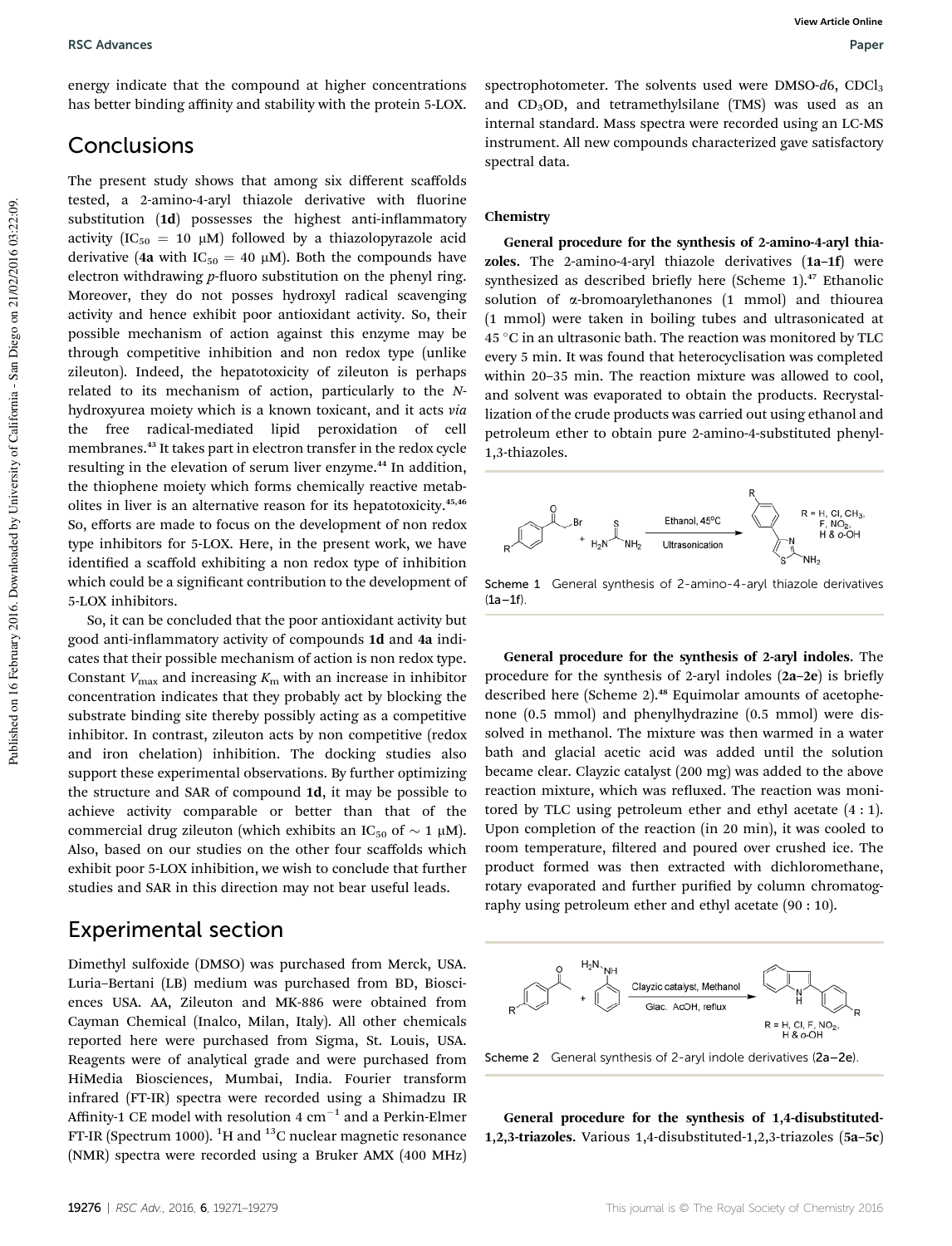were synthesized by click chemistry reactions involving Huisgen [1,3] dipolar cycloaddition between azides and acetylenes to form triazoles with some modifications to the procedure (Scheme 3).<sup>49</sup>



Scheme 3 General synthesis of 1,4-disubstituted-1,2,3-triazole derivatives (5a–5c).

General procedure for the synthesis of oxadiazolobenzo thiophenes. The procedure for the synthesis of 2-(5-substituted- [1,2,4]-oxadiazol-5-yl)-benzo[*b*]thiophen-3-yl bis sulfonamide derivatives  $(3a-3i)$  is briefly described here (Scheme 4). 3-Amino-substituted benzo[*b*]thiophene-2-carboxylic acid methyl esters were prepared from the reaction between *o*-halonitriles (1.0 eq.) and methyl 2-mercaptoacetate (1.0 eq.) in the presence of potassium *t*-butoxide (1.1 eq.) as a base in *N*,*N*-dimethylformamide at 80 °C for 3 h. The (E)-N'-hydroxy-benzimidamides were prepared from the reaction of the nitriles and hydroxylamine in ethanol at reflux for 2 h. The first reaction step product (1.0 eq.) was treated with different (E)-N'-hydroxy-benzimidamide (1.1 eq.) in ethanol with sodiumethoxide as base at 80 °C to get substituted-2-(3-substituted-1,2,4-oxadiazol-5-yl) benzo[*b*]thiophen-3-amines. These compounds were further treated with sulfonyl chloride (2.5 eq.) in dichloromethane and triethylamine as a base to get the 2-(5-substituted-[1,2,4]-oxadiazol-5-yl)-benzo[*b*]thiophen-3-yl bis sulfonamide title compounds.



Scheme 4 General synthesis of oxadiazolobenzothiophene derivatives (3a–3j). These are novel compounds reported for the first time. Methodology and the spectral data are given in the ESI.†

General procedure for the synthesis of thiazolopyrazole acids. The procedure for the synthesis of pyrazol-3-yl thiazole 4 carboxylic acid derivatives (4a–4d) is described *as per* our previously reported methodology<sup>50</sup> with some modifications (Scheme 5). Pyrazole carboxylates (0.246 mmol), (synthesized *as per* the previously reported method) were dissolved in

THF : water (2 ml : 1 ml), sodium hydroxide (0.370 mmol) was added and stirred at room temperature overnight. The reaction mixture after reaction completion was neutralized with citric acid and extracted with ethyl acetate (10 ml  $\times$  2). This ethyl acetate layer was washed with water (10 ml) and brine (10 ml). Then, the organic layer was separated, dried over sodium sulfate and concentrated to get the compounds.



Scheme 5 General synthesis of thiazolopyrazole acid derivatives  $(4a-4d)$ .

General procedure for the synthesis of  $4,4'$ - $(1,4$ -phenylene)  $bis(1,3-thiazole)s.$  The -(1,4-phenylene)bis(1,3-thiazole) derivatives (6a-6f) were synthesized as described briefly here (Scheme 6) *as per* our previously reported method.<sup>51</sup> The bisthiazoles were obtained by treating substituted *N*,*N*'-bis(aminocarbonothioyl)terephthalamides, synthesized by the reaction of terephthaloyl chloride and potassium thiocyanate, with the appropriate N,N'-diaryl/alkyl amines and further heterocyclisation with the corresponding phenacyl bromides. Thus, the 4,4'- $(1,4$ -phenylene)bis $(1,3$ -thiazole)s<sup>52</sup> were synthesized by the condensation of 0 -bis(amino-carbonothioyl)terephthalamides with the appropriate phenacylbromides in DMF.



Scheme 6 General synthesis of  $4,4'$ - $(1,4$ -phenylene)bis( $1,3$ -thiazole) derivatives (6a–6f).

#### Biology

Expression and purification of human 5-LOX from *Escher*ichia coli (E. coli). Recombinant human 5-LOX in a pT3 plasmid (a kind gift from Prof. Olof Rådmark, Karolinska Institute, Stockholm, Sweden) was expressed in *E. coli* BL21 bacteria.<sup>53</sup> A bacterial culture was grown at  $37 °C$  overnight with shaking in LB medium  $(150 \ \mu g \ m l^{-1}$  ampicillin) to an OD $_{600}$  above 0.5. The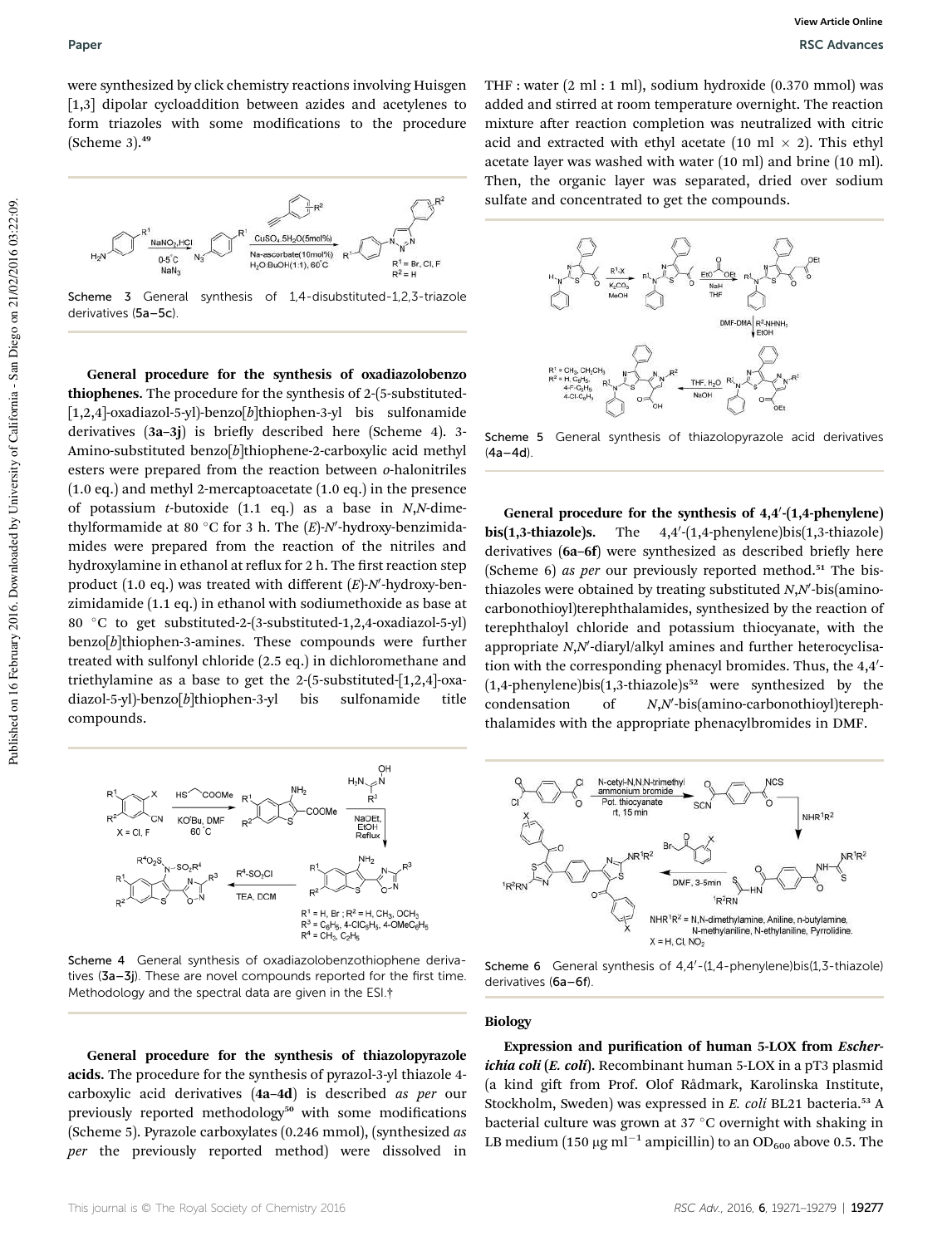expression of 5-LOX was induced with 0.5 mM of isopropyl-Dthiogalactopyranoside and the culture was cooled to 18  $\degree$ C with shaking for overnight growth. Cells were then pelleted out by centrifugation at 5000 rpm and 4  $\degree$ C for 15 minutes. Cell pellets were resuspended in a chilled buffer at pH 8.0, containing 50 mM triethanolamine HCl, 5 mM EDTA, 60  $\mu$ g ml $^{-1}$  trypsin inhibitor, 1 mM PMSF and 500  $\mu$ g ml<sup>-1</sup> lysozyme, with 30 minutes incubation in ice and then sonicated for 42 seconds. The cell lysate was centrifuged at 19 000  $\times$  g and 4 °C for 15 minutes. Ammonium sulfate was added to the supernatant (50% w/v) which was stirred in ice for 45 minutes, centrifuged at 16 000  $\times$  g and 4 °C for 30 minutes and aliquoted. Semi-purified 5-LOX was immediately used for activity assays.

5-LOX enzyme activity assay. Aliquots of semi-purified 5-LOX prepared as described were added to a mixture containing 25 mM of HEPES, 2-[4-(2-hydroxyethyl)piperazin-1-yl]ethanesulfonic acid (pH 7.3), 0.4 M of ethylenediaminetetraacetic acid (EDTA), 10 mM of CaCl<sub>2</sub>, and 4 mM of ATP at 4 °C. The total activity of the enzyme was measured by lipoxygenase reaction using UV absorbance at a  $\lambda_{\text{max}}$  of 236 nm with 100 µl of final reaction mixture containing 96.75  $\mu$ l of assay mixture, 2  $\mu$ l of DMSO (2% in final mixture), and 1.25  $\mu$ l of the substrate (30  $\mu$ M of AA). The test compounds dissolved in DMSO were added to the reaction mixture to a final concentration of 50  $\mu$ M and the 5-LOX reaction was initiated by the addition of the substrate AA (30  $\mu$ M). The activity was determined by measuring the conversion of AA to the product 5-HETE in terms of OD at  $\lambda_{236}$ . Percentage inhibition was calculated by comparing 5-LOX activity in the presence and absence of the inhibitor. Commercial drug zileuton and FLAP inhibitor MK-886 were used as positive controls. Each assay was repeated thrice. We compared the  $IC_{50}$  values of our two highly potent 5-LOX inhibitors to the  $IC_{50}$  of zileuton experimentally and with the literature. Zileuton displayed an IC<sub>50</sub> value of  $\sim$ 1 µM, which is in good agreement with the literature value of 0.5  $\mu$ M.<sup>54,55</sup>

Assay for mechanism of action. The 5-LOX activity of the protein in terms of 5-HETE produced was measured for between 1 and 30  $\mu$ M of AA in the presence of 10 and 50  $\mu$ M of compounds 1d or 4a in the same way as the activity assay with UV absorbance at a  $\lambda_{\text{max}}$  of 236 nm. The mechanism of inhibition was determined from a Lineweaver–Burke plot. Further, the binding energy of the substrate to the protein in terms of Gibbs free energy was estimated from the equilibrium constants for the control and in the presence of inhibitor using the formula:<sup>56,57</sup>

$$
\Delta G^{\circ} = -RT \ln K_{\text{eq}}
$$

where  $\Delta G^{\circ} =$  Gibbs free energy,  $R =$  gas constant,  $T =$  absolute temperature, and  $K_{eq}$  = equilibrium constant.

DPPH assay for antioxidant activity. The antioxidant activities of all the compounds were determined using the stable free radical 2,2-diphenyl-1-picrylhydrazyl (DPPH). This is an indication of the radical scavenging ability of the compounds.<sup>36</sup> A solution of DPPH (0.10 mM) in methanol (HPLC grade) was prepared. Then, 4  $\mu$ l of the test samples (2.5 mM) was mixed with 196  $\mu$ l of the DPPH (0.10 mM) solution and the mixture was incubated for 30 min at room temperature in darkness. The

absorbance was measured at 517 nm using a Multimode Plate reader (Enspire Perkin Elmer, version 4.10.3005.1440). Ascorbic acid was used as a reference compound. DPPH scavenging percentage was calculated using the formula:

<sup>9</sup>% inhibition = 
$$
\frac{(A_0 - A_s)}{A_0} \times 100
$$

where  $A_0$  = absorbance of the control (blank, without sample) and  $A_s$  = absorbance of the test samples. All tests were performed in triplicate.

Molecular modeling studies. Docking experiments were performed using Molecular Operating Environment (MOE; version 2011.10, Chemical Computing Group, Suite 910, Canada) to determine the binding free energies of ligands with different poses. The X-ray crystal structure of 5-LOX was obtained from the Brookhaven Protein Data Bank (http://www.rcsb.org/pdb). The protein target (PDB Code 3O8Y) was selected from the PDB database and all the heteroatoms (*i.e.*, nonreceptor atoms such as water, ions, *etc.*) were removed. Polar hydrogens were added and Kollmann charges were assigned using forcefield AMBER99; also the energy of the protein was minimized by using AMBER99 force field. The structures of the ligands were built in MOE and their energies were minimized using MMFF94x force field. The ligands were then docked into the protein for the best docking pose and its binding free energy. LondondG was used as the first and GBVI/ WSAdG as the second rescoring methodology. The binding energies of the top 100 conformations were computed. The more negative the binding score, the more favorable the binding of the ligand to the protein was.

### Acknowledgements

The authors acknowledge the gift of a pT3 5-LOX plasmid from Prof. Olof R˚admark, Karolinska Institute, Stockholm, Sweden. Shweta Sinha is grateful to the DST-WOS-A scheme for the financial support and fellowship.

### References

- 1 *W.H.O. data sheet*, 2012, http://www.who.int.
- 2 R. Gupta, D. P. Jindal and G. Kumar, *Bioorg. Med. Chem.*, 2004, 12, 6331–6342.
- 3 D. A. Medina-Tato, M. L. Watson and S. G. Ward, *Drug Discovery Today*, 2006, 11, 866–879.
- 4 W. Berger, M. De Chandt and C. Cairns, *Int. J. Clin. Pract.*, 2007, 61, 663–676.
- 5 (*a*) J. Sraer, M. Rigaud, M. Bens, H. Rabinovitch and R. Ardaillou, *J. Biol. Chem.*, 1983, 258, 4325–4330; (*b*) P. Borgeat and P. Sirois, *J. Med. Chem.*, 1981, 24, 121–126.
- 6 D. C. Zeldin, *J. Biol. Chem.*, 2001, 276, 36059–36062.
- 7 (*a*) A. L. Blobaum and L. J. Marnett, *J. Med. Chem.*, 2007, 50, 1425–1441; (*b*) P. Singh and A. Mittal, *Mini-Rev. Med. Chem.*, 2008, 8, 73–90.
- 8 M. Peters-Golden and W. R. Henderson Jr, *N. Engl. J. Med.*, 2007, 357, 1841–1854.
- 9 Y. Ogawa and W. J. Calhoun, *J. Allergy Clin. Immunol.*, 2006, 118, 789–798.